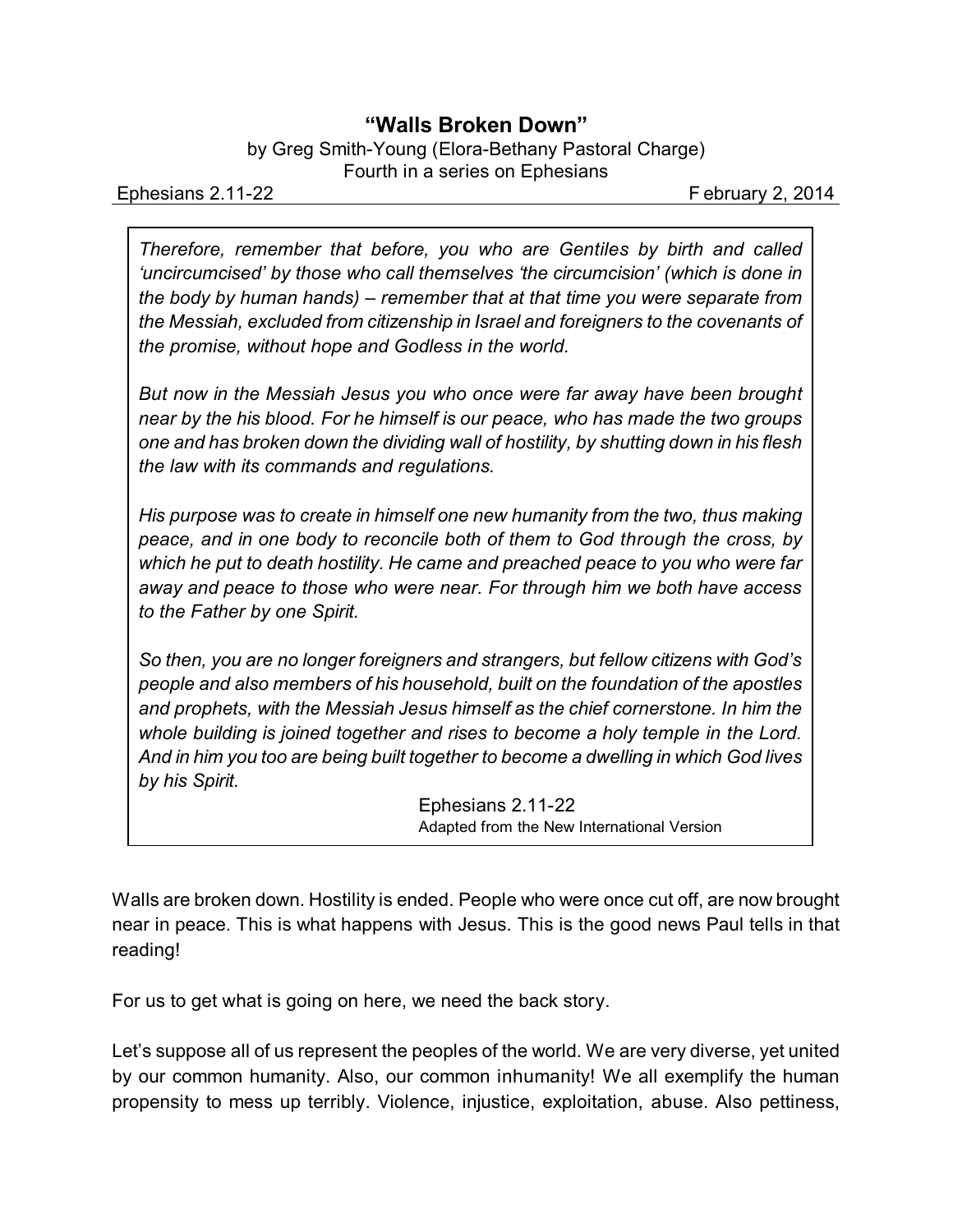lying, hatred, indifference. Each in our own way, yet all of us together. Every person, and all nations. We are a mess. We have turned our back on God, our Creator who loves us.

Who still loves us. So God sets out to make us right. This is the Story the Bible tells. God starts strangely small. One tiny family, taken out from among us. History has called them Hebrews, Israelites, Jews. They're nothing special, no better than us (or worse). God chooses them because of grace, and God chooses them for a special job. They are to be God's light to all the nations, bringing God's salvation to the whole earth.<sup>1</sup>

Since we're all messed up, to do this effectively they are going to need to become different from us. How is that going to happen?

They have to learn to be different. Israel needs to be schooled in the ways of God. So God gives Israel the Law, the Torah to be its teacher.

Also, they need to be kept safe from being messed up, again, by the rest of us. Only by being different will they show us how to love God, how to love our neighbour, because we are not doing that. So the Law is also an incubator. It sets boundaries, practices that will keep Israel distinct. For example, Jews will eat only certain foods. Worship in certain ways. Keep the Sabbath. Circumcise their sons. This is all about keeping Israel's God-given mission secure, its mission to spread God's peace throughout the earth. $2$ 

II

The Jewish Bible, our Old Testament, is honest about how this went. Too often, not too well.

The problem was not the Law. God gave it! Yet it cannot change who we are. Israel turned out to be, still, too much like the rest of us. The Law does not change that propensity to sin, to act unlovingly, and generally mess up, that belongs to all of us. $3$ 

Instead of being different, too often Israel tried to be like the nations: exploiting the poor, neglecting the weak, building empire, worshipping false gods, and indulging decadence. Too often, Israel's God-given distinctiveness twisted into a sense of superiority over non-

<sup>1</sup> Isaiah 49.6.

<sup>&</sup>lt;sup>2</sup> Timothy G. Gombis, The Drama of Ephesians: Participating in the Triumph of God (Downers Grove, IL: InterVarsity, 2010), 99.

 $3$   $\ldots$  this is not a specifically Jewish failure; it is a human failure." Gombis, 100.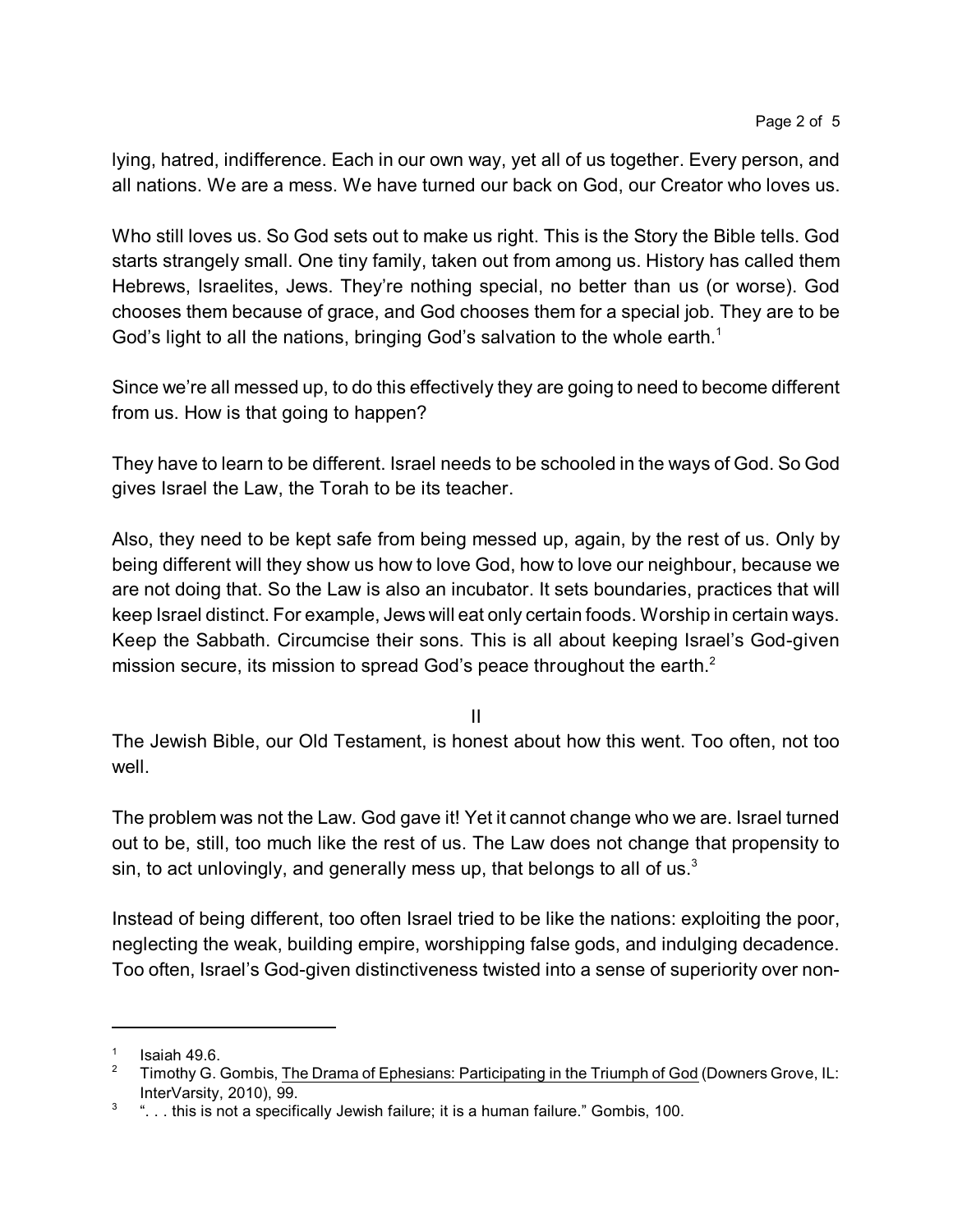## Jews, Gentiles.<sup>4</sup>

Israel was no different from the rest of us. That's the problem.

One feature of the Jerusalem Temple symbolized this. There was a short wall around the Temple. Inside it, Jews could go to worship God. But Gentiles were forbidden. It was, literally, a dividing wall between insiders and outsiders. We can taste this sort of bitter ethnic hostility in all sorts of nations and peoples. But this is the people God chose for mission, for the sake of us all.

Jesus is a Jew. Paul was a follower of Jesus, and himself a Jew. He was writing to Christians in Ephesus. Some might have been Jews like him. Most were Gentiles. The good news of the risen Jesus had seized them. God the Spirit was pouring into them. Yet, they were not of Israel. They might have felt hostility toward Jews; antisemitism is ancient. They might have felt hostility from Jews, including fellow followers of Jesus. Paul lists the barriers: they were uncircumcised, so outside the Law, cut off from the Messiah, aliens from Israel, foreigners to God's covenants, hopeless, Godless.

III

With all this back story of hope and then hostility pressing down, Paul springs to the good news. 5 Jesus is the Heir of Israel's mission. He is the promised Deliverer of God's people. And he has killed the hostility. Jesus has broken down the dividing wall between us. He has shut down the Law's function of dividing us. He has done this by taking the divisive hostility onto himself. Himself being killed, Jesus killed the hostility.

Most conversations about Jesus' death, and how his crucifixion saves us, focus on what he does to our sin. Our sin that builds a wall between us and God. He broke the chains that enslaved me. He absorbed the guilt that plagued me. He bore the shame that buried me. He defeated the powers that twisted me. He paid the price to forgive me. The meaning of Jesus' cross is a treasure house we can enter through different doors.

<sup>4</sup> "They had a well-developed sense of being a chosen people, which they were. That was a good thing. But along with that, they had also developed an entrenched prejudice against non-Jews as a rejected people, which they were not." Eugene H. Peterson, Practice Resurrection: a conversation on growing up in Christ (Grand Rapids, MI: Eerdmans, 2010), 120.

<sup>5</sup> I wrote a paper on this passage, from which much of this material comes. "A Wall Came Tumbling Down . . . But Which One?: The Meaning of the Dividing Wall in Ephesians 2:14" (Course TS 718, Conrad Grebel University College, University of Waterloo, April 2012).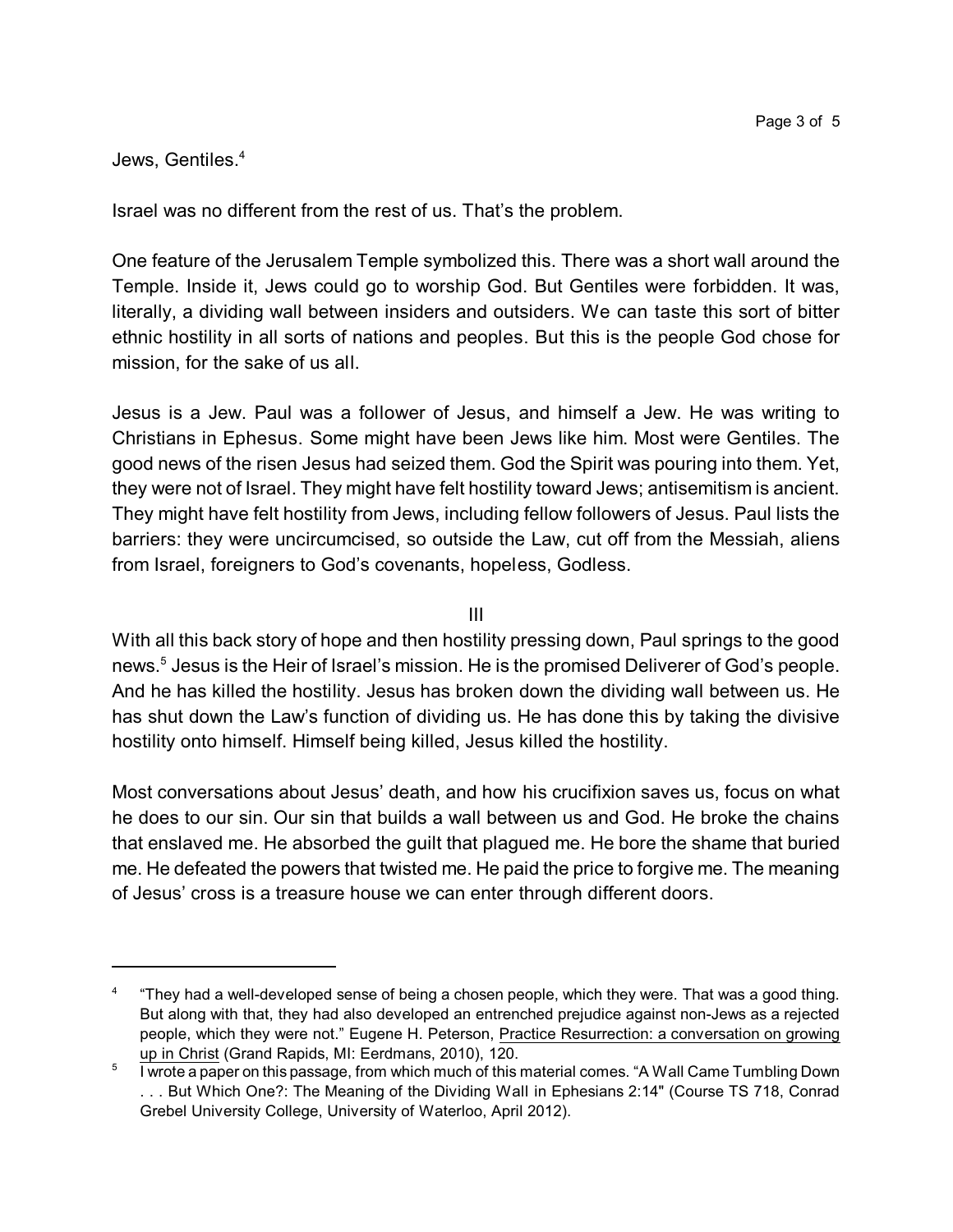Here Paul opens another door. The Good News is not only that Jesus reconciles me with God. Sin divides us from each other. Jesus, in his death, reconciles us back together. He does this for individuals, and communities, and nations.

Paul realizes this starts with that fundamental division between Jews and Gentiles. Jesus is creating a new humanity. The distinctions between people still exist. We are not all the same. God made us different. Our cultures bless one another. Our borders can be meeting places where we start to know each other. Differences are blessings. Yet they need not divide.

Another way of saying it, is that the mission God gave to the Jews, Jesus has now spread to include them and us all. He is drawing us all in, bringing us all together.

IV

This is what we're about, as Jesus' church. Jesus has broken the powers that divide us – Jews and Gentiles, and much more. This community he makes us into, his church here are globally, we are meant to be a monument to his victory. Israel's Messiah has brought us in, so now we share in the mission of peace that belongs to all God's people.

Salvation makes peace. We cannot separate peacemaking from salvation. True peace comes when God saves people from the power of sin and death. True salvation comes when God heals relationships, reconciles nations, and births communities anew. Jesus the Saviour is our peace!<sup>6</sup>

I was with a group of Jews and Christians in Toronto this week. We are working to overcome hostility. Too often, Christians have undermined the promise Paul held to and proclaimed. We've claimed to follow Jesus, who broke down hostility. Yet in his name we've built new walls, especially against Jews. With horrific results. We've still got work to do, together.

That's something I'm doing. How is God calling you to be a person of peace these days?

Are there people you can help bring together? Walls that need tearing down? You might

<sup>6</sup> "The unity of the gospel is evident in that the message of salvation and the good news of peace are *one gospel* proclaimed by and fulfilled in Jesus. Paul's gospel cannot imagine divorcing salvation from peacemaking, or peacemaking from salvation; for God's salvation in Jesus *is* peace – indeed, Jesus himself 'is our peace' (v. 14)." Darrin W. Snyder Belousek, Atonement, Justice and Peace: The Message of the Cross and the Mission of the Church (Grand Rapids: Eerdmans, 2012), 510.